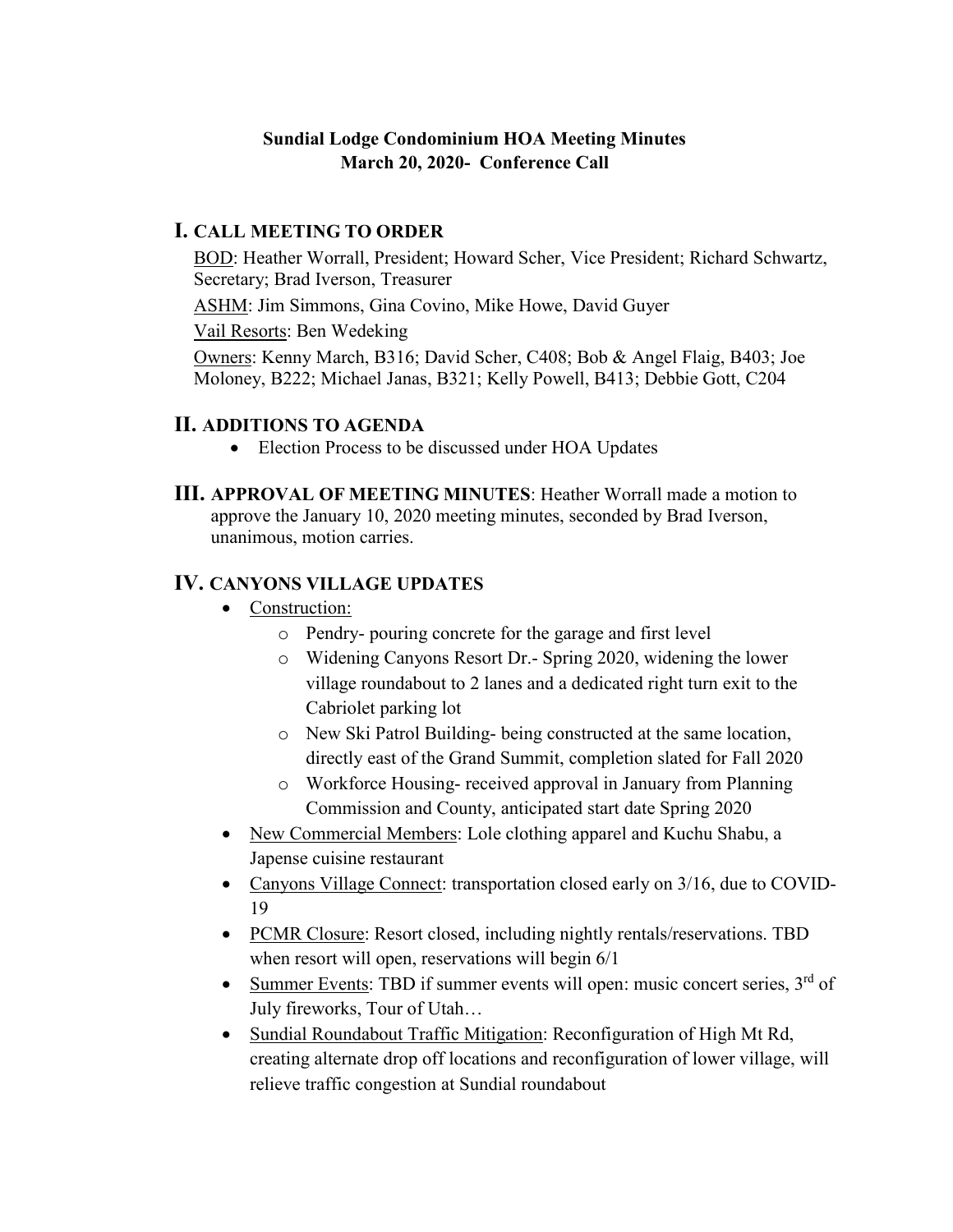## **V. FINANCIAL UPDATES**

A. February Financial Review

These variances are due to the timing of when bills were purchased and paid.

- Total Operating Income: \$10k deficit; YTD \$35K better than budget
- Repairs & Maintenance: \$6,550 over budget; YTD \$11,630 over budget
- Supplies: \$4,230 over budget; YTD \$3,400 better than budget
- The capital reserve is in an investment portfolio managed by brokers. Each CD has \$250k invested; there have been no significant losses. CD interest rate is currently higher being in a month to month account.
- Possible decrease in utility cost (gas, electric, cleaning) due to COVID-19. At the end of the year, if there is extra money in the operating budget, it will be transferred to the capital reserves.
- The budget for next fiscal year, 2020-2021, is in process; currently there are no proposed dues increase. A contingency plan has been discussed, in the event this pandemic continues and affects nightly rental revenue.

# **VI. MAINTENANCE REPORT**

### Completed

- Summit County Health Department closed all public areas. Daily cleaning occurring throughout the building, signage and hand sanitizer
- Inventory on owner storage cages. Some owners have two cages, while others have none. Each owner is assigned one cage, to allow all owners to have a storage cage.
- Earthquake occurred on Mar 18, 2020; the building was inspected by maintenance, and no visible damage was found
- Fitness room opened  $1/17/20$

#### In Progress

- Pest Elimination on 3/31/20 will spray every room, as well as common areas
- Trane contract received, building controls began last week
- Archway ceiling leak will be repaired this summer
- Pool tiles cracked and being repaired before summer
- DirecTV / Groove Splash page to be completed end of April
- Spring routine maintenance to begin: landscaping, mulch, irrigation
- Garage pressure washing in early May

# **VII. HOA UPDATES**

- A. Sundial Archway Closure: for Association to retain ownership rights of the sundial archway, once a year, the archway will have a scheduled closure, restricting access to guests. The archway will be closed on 4/15/20 at 9:00 am, for 24 hours. Vail and CVMA have been notified of closure.
- B. Blind Replacement Standard: The exterior appearance of blinds is required to be consistent under the CC&Rs. Written approval by the Association is needed prior to replacing blinds. Discussion on 3 proposed standards: 1.) the existing wooden blinds being restrung 2.) white fabric or 3.) beige fabric. The board asks that owners to be patient, as a standard is created and approved.